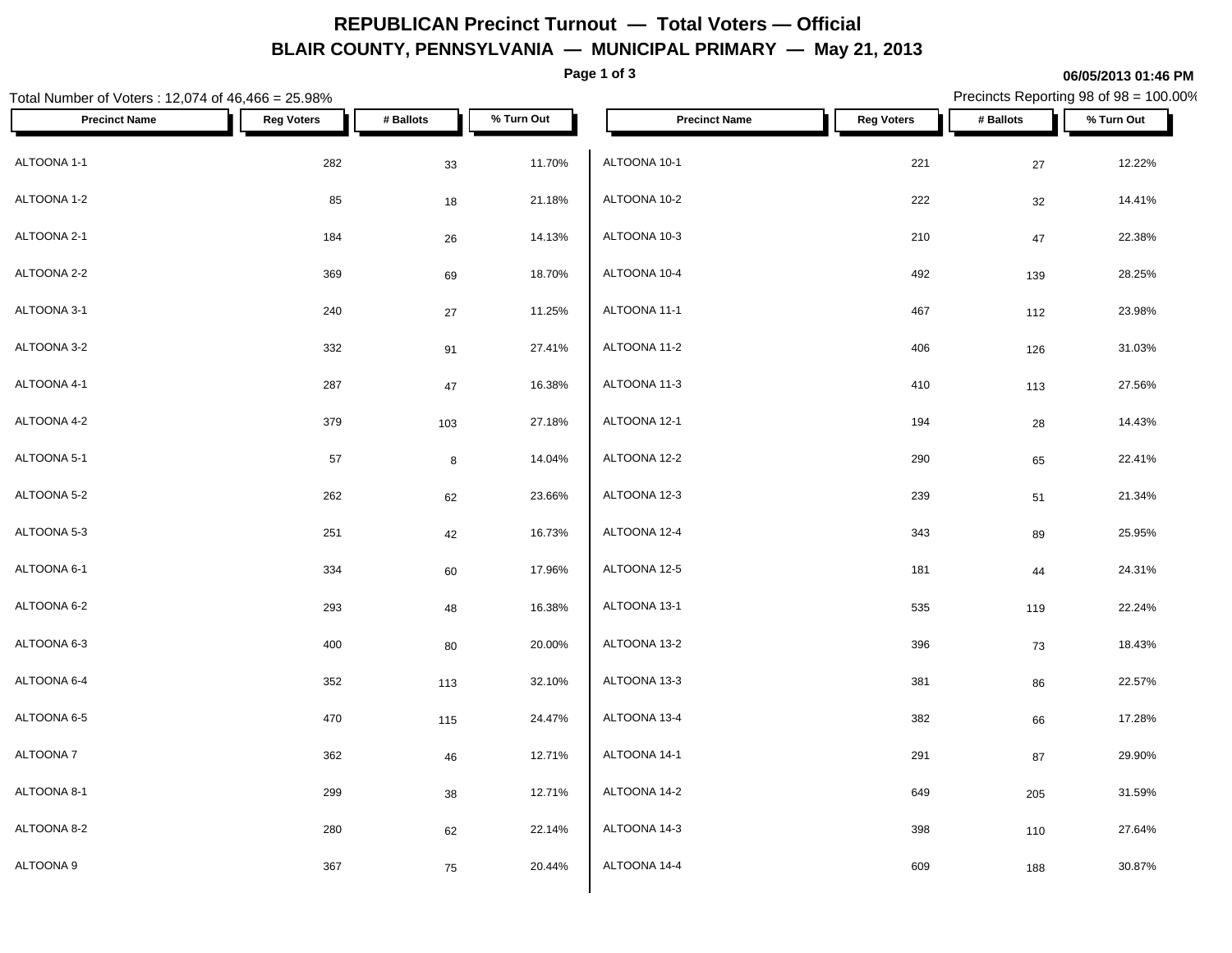# **REPUBLICAN Precinct Turnout — Total Voters — Official BLAIR COUNTY, PENNSYLVANIA — MUNICIPAL PRIMARY — May 21, 2013**

**Page 2 of 3**

### **06/05/2013 01:46 PM**

Precincts Reporting 98 of 98 = 100.00%

| Total Number of Voters: 12,074 of 46,466 = 25.98% |                   |           |            |                        |                   | Precincts Reporting 98 of 98 = 100.00% |            |
|---------------------------------------------------|-------------------|-----------|------------|------------------------|-------------------|----------------------------------------|------------|
| <b>Precinct Name</b>                              | <b>Reg Voters</b> | # Ballots | % Turn Out | <b>Precinct Name</b>   | <b>Reg Voters</b> | # Ballots                              | % Turn Out |
| ALLEGHENY 1                                       | 1,049             | 272       | 25.93%     | HOLLIDAYSBURG 1        | 239               | 82                                     | 34.31%     |
| ALLEGHENY 2                                       | 981               | 261       | 26.61%     | <b>HOLLIDAYSBURG 2</b> | 334               | 162                                    | 48.50%     |
| ALLEGHENY 3                                       | 185               | 49        | 26.49%     | <b>HOLLIDAYSBURG 3</b> | 185               | 45                                     | 24.32%     |
| ALLEGHENY 4                                       | 456               | 110       | 24.12%     | HOLLIDAYSBURG 4        | 340               | 154                                    | 45.29%     |
| ANTIS TWP 1                                       | 1,157             | 281       | 24.29%     | HOLLIDAYSBURG 5        | 334               | 128                                    | 38.32%     |
| ANTIS TWP 2                                       | 710               | 170       | 23.94%     | HOLLIDAYSBURG 6        | 469               | 194                                    | 41.36%     |
| ANTIS TWP 3                                       | 846               | 211       | 24.94%     | HOLLIDAYSBURG 7        | 337               | 148                                    | 43.92%     |
| BELLWOOD BORO                                     | 705               | 124       | 17.59%     | <b>HUSTON TWP</b>      | 586               | 135                                    | 23.04%     |
| <b>BLAIR - CATFISH</b>                            | 741               | 187       | 25.24%     | <b>JUNIATA TWP</b>     | 493               | 131                                    | 26.57%     |
| <b>BLAIR - E HOLBG</b>                            | 1,411             | 434       | 30.76%     | LOGAN TWP 1            | 781               | 196                                    | 25.10%     |
| <b>CATHARINE TWP</b>                              | 367               | 135       | 36.78%     | LOGAN TWP 2            | 901               | 245                                    | 27.19%     |
| <b>DUNCANSVILLE</b>                               | 526               | 131       | 24.90%     | LOGAN TWP 3            | 499               | 145                                    | 29.06%     |
| FRANKSTOWN TWP1                                   | 278               | 96        | 34.53%     | <b>LOGAN TWP 4</b>     | 664               | 163                                    | 24.55%     |
| FRANKSTOWN TWP2                                   | 1,714             | 523       | 30.51%     | LOGAN TWP 5            | 703               | 174                                    | 24.75%     |
| <b>FRANKSTOWN TWP3</b>                            | 1,842             | 593       | 32.19%     | LOGAN TWP 6            | 918               | 209                                    | 22.77%     |
| FREEDOM TWP 1                                     | 456               | 91        | 19.96%     | LOGAN TWP 7            | 308               | 100                                    | 32.47%     |
| FREEDOM TWP 2                                     | 885               | 164       | 18.53%     | MARTINSBURG 1          | 401               | 159                                    | 39.65%     |
| <b>GREENFIELD TWP1</b>                            | 576               | 143       | 24.83%     | <b>MARTINSBURG 2</b>   | 515               | 181                                    | 35.15%     |
| <b>GREENFIELD TWP2</b>                            | 68                | 20        | 29.41%     | NEWRY BORO             | 81                | 23                                     | 28.40%     |
| <b>GREENFIELD TWP3</b>                            | 668               | 151       | 22.60%     | NORTH WOODBURY         | 1,259             | 313                                    | 24.86%     |
|                                                   |                   |           |            |                        |                   |                                        |            |